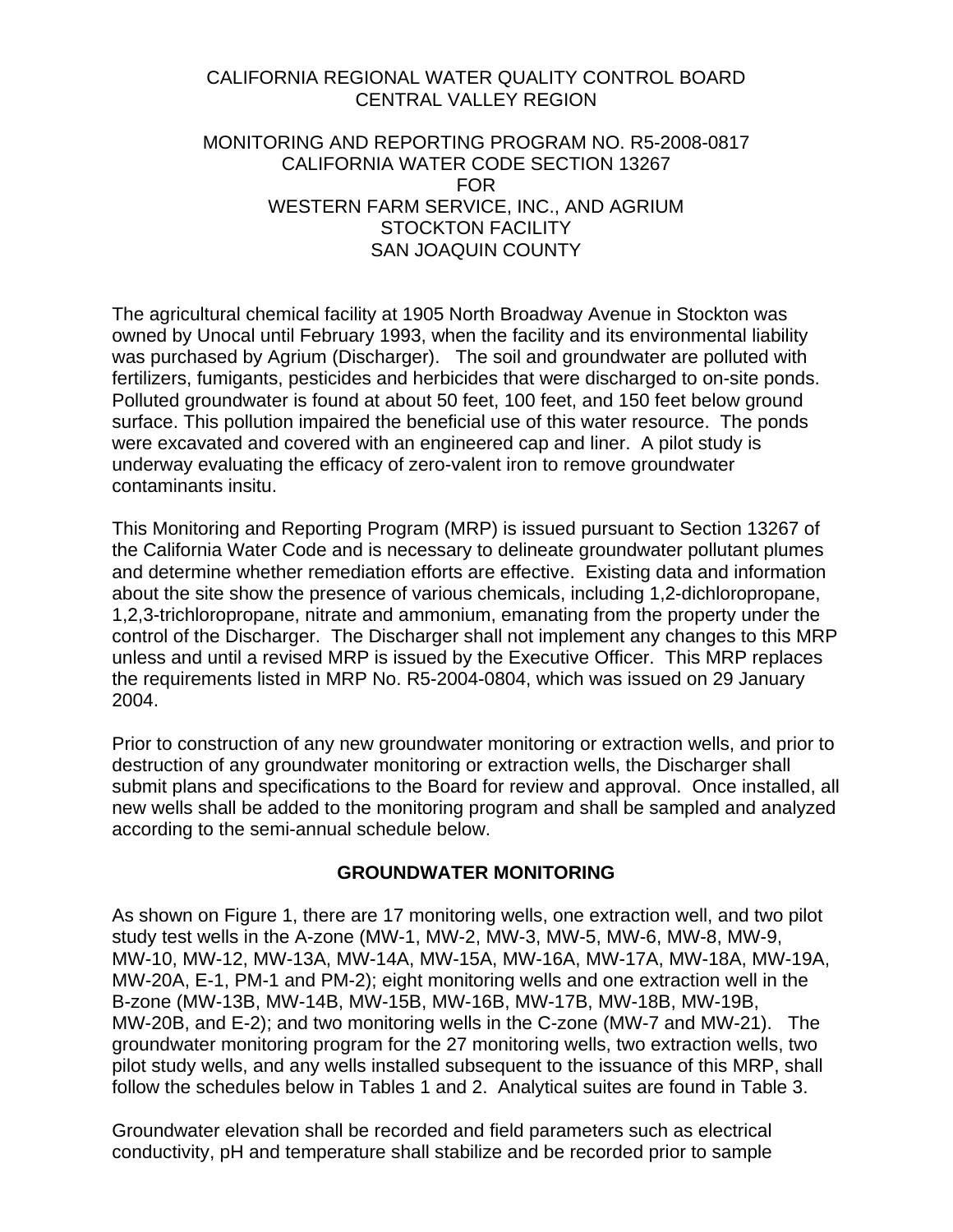collection. All wells, even those that are not scheduled for constituent monitoring, shall have groundwater elevations measured annually in the third quarter. Sample collection and analysis shall follow standard EPA protocol. If the carbamate/urea analytical suite is removed from the MRP, then monitoring wells MW-2, MW-3, MW-6, MW-14A and E-1 shall be analyzed for bromacil.

|               | Water Levels | Nitrate, nitrite<br>(as N) | Ammonium    | Volatile organic<br>compounds | Chlorinated<br>herbicides | (EDB, DBCP)<br>Fumigants | Carbamate/Urea<br>pesticides | trichloropropane<br>$1,2,3-$ |
|---------------|--------------|----------------------------|-------------|-------------------------------|---------------------------|--------------------------|------------------------------|------------------------------|
| $MW-1$        | $\mathsf A$  | $\mathsf A$                | $\mathsf A$ | $\boldsymbol{\mathsf{A}}$     |                           |                          |                              | $\mathsf A$                  |
| $MW-2$        | $\mathsf S$  | $\mathsf S$                | $\mathsf S$ | $\mathsf S$                   | $\boldsymbol{\mathsf{A}}$ | $\mathbb S$              |                              | $\mathsf S$                  |
| $MW-3$        | $\mathsf A$  |                            |             |                               |                           |                          |                              |                              |
| $MW-5$        | $\mathsf S$  | $\mathsf S$                |             | $\mathsf S$                   |                           | $\mathsf S$              |                              | $\mathsf S$                  |
| $MW-6$        | $\mathsf S$  | $\mathsf S$                | $\mathbb S$ | $\mathsf S$                   | $\boldsymbol{\mathsf{A}}$ | $\mathbb S$              | A                            | $\mathsf S$                  |
| $MW-8$        | $\mathsf S$  |                            |             |                               |                           |                          |                              | B                            |
| $MW-9$        | $\mathsf S$  | $\mathsf S$                |             | $\mathsf S$                   |                           | $\mathsf S$              |                              | $\mathsf S$                  |
| MW-10         | $\mathsf S$  | $\mathsf S$                | $\mathbb S$ | S                             |                           | $\mathsf S$              | $\mathsf S$                  |                              |
| MW-12         | $\mathsf A$  | $\mathsf A$                |             | $\mathsf A$                   |                           | $\mathsf A$              |                              | $\mathsf A$                  |
| <b>MW-13A</b> | $\mathsf A$  | $\mathsf A$                | $\mathsf A$ | A                             |                           | $\mathsf A$              |                              | $\mathsf A$                  |
| <b>MW-14A</b> | $\mathsf S$  | $\mathsf S$                | $\mathsf S$ | $\mathsf S$                   | $\mathbf S$               | $\mathsf S$              | $\mathsf S$                  | $\mathsf S$                  |
| <b>MW-15A</b> | $\mathsf S$  | $\mathsf A$                |             | $\boldsymbol{\mathsf{A}}$     |                           | $\mathsf A$              |                              | A                            |
| <b>MW-16A</b> | $\mathsf S$  | $\mathsf S$                |             | $\mathsf S$                   |                           |                          |                              | $\mathsf S$                  |
| <b>MW-17A</b> | $\mathsf S$  | $\boldsymbol{\mathsf{A}}$  |             | $\mathsf A$                   |                           |                          |                              | $\mathsf A$                  |
| <b>MW-18A</b> | $\mathsf S$  | $\mathsf A$                |             | $\mathsf A$                   |                           | $\mathsf A$              |                              | A                            |
| <b>MW-19A</b> | $\mathsf A$  | $\mathsf A$                |             |                               |                           | $\mathsf A$              |                              | $\mathsf A$                  |
| <b>MW-20A</b> | $\mathsf{s}$ |                            |             |                               |                           |                          |                              | $\mathsf A$                  |
| $E-1$         | $\mathsf S$  | $\mathsf S$                | $\mathsf S$ | $\mathsf S$                   | $\boldsymbol{\mathsf{A}}$ | $\mathsf S$              | $\mathsf S$                  |                              |

**Table 1. A-Zone Groundwater Monitoring Schedule1**

 $1 \text{ S}$  = Semi-annually, in the 1st and 3rd quarters (January-March, and July-September).

 $A =$  Annually in the 3rd quarter (July-September).

B = Biennially in the 3rd quarter of even-numbered years.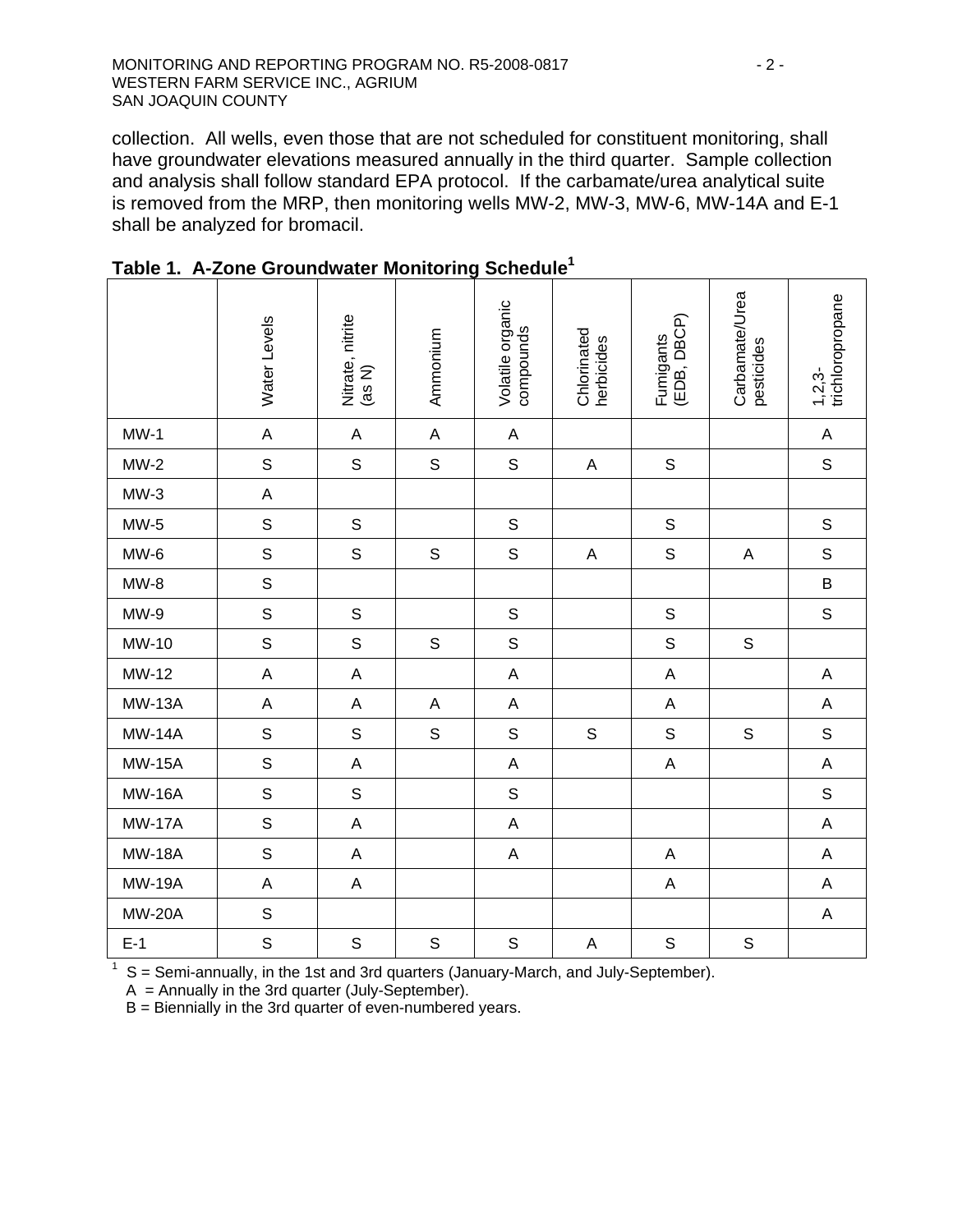|                | Water Levels   | Nitrate, nitrite<br>(as N) | Ammonium    | Volatile organic<br>compounds | Chlorinated<br>herbicides | Fumigants<br>(EDB, DBCP) | Carbamate/Urea<br>pesticides | trichloropropane<br>$1,2,3-$ |
|----------------|----------------|----------------------------|-------------|-------------------------------|---------------------------|--------------------------|------------------------------|------------------------------|
| <b>MW-13B</b>  | A              | A                          | A           | A                             |                           | A                        |                              | A                            |
| <b>MW-14B</b>  | $\mathsf S$    | $\mathsf S$                | $\mathsf S$ | $\mathsf S$                   |                           | $\mathsf S$              |                              | $\mathsf S$                  |
| <b>MW-15B</b>  | $\mathsf S$    | $\boldsymbol{\mathsf{A}}$  |             | $\mathsf{A}$                  |                           |                          |                              | $\boldsymbol{\mathsf{A}}$    |
| <b>MW-16B</b>  | $\mathsf S$    | $\mathsf S$                |             | $\mathsf S$                   |                           | $\mathsf{S}$             |                              | $\mathsf S$                  |
| <b>MW-17B</b>  | $\mathsf S$    | A                          |             | A                             |                           |                          |                              | $\boldsymbol{\mathsf{A}}$    |
| <b>MW-18B</b>  | $\mathbb S$    | A                          |             | A                             |                           |                          |                              | A                            |
| <b>MW-19B</b>  | A              | A                          | A           | A                             |                           | A                        |                              | A                            |
| <b>MW-20B</b>  | $\mathsf S$    |                            |             | $\mathsf{A}$                  |                           |                          |                              | $\boldsymbol{\mathsf{A}}$    |
| $E-2$ (B zone) | A              |                            |             |                               |                           |                          |                              |                              |
| MW-7 (C zone)  | Α              | Α                          | Α           | A                             |                           |                          |                              | A                            |
| MW-21 (C zone) | $\overline{A}$ |                            |             |                               |                           |                          |                              | A                            |

# **Table 2. B and C-Zone Monitoring Schedule1**

 $1 \text{ S} =$  Semi-annually, in the 1st and 3rd quarters (January-March, and July-September).

A = Annually in the 3rd quarter (July-September).

## **Table 3. Analytical Suites**

| <b>Constituents</b>                 | <b>Analytical Method</b>                         | <b>Maximum</b><br><b>Reporting Limit<sup>1</sup></b> |
|-------------------------------------|--------------------------------------------------|------------------------------------------------------|
| Nitrate plus Nitrite (as Nitrogen)  | SM 4500                                          | $0.1$ mg/L                                           |
| Ammonium                            | SM 4500                                          | $0.1$ mg/L                                           |
| Volatile Organic Compounds          | EPA 8260B                                        | $0.5 - 10$ ug/L                                      |
| Fumigants                           | EPA 504.1                                        | $0.02$ ug/L                                          |
| 1,2,3-Trichloropropane <sup>2</sup> | <b>SLR 524M</b><br>EPA 504.1<br><b>EPA 8260B</b> | $0.005$ ug/L<br>$0.02$ ug/L<br>$5 \text{ u}g/L$      |
| Chlorinated Herbicides <sup>3</sup> | <b>EPA 8151A</b>                                 | $0.5 - 5.0$ ug/L                                     |
| Carbamate/Urea Pesticides           | EPA 8321 or EPA 632                              | 1 - 10 ug/L                                          |

<sup>1</sup>For constituents not detected.

 $2$ The method to analyze 1,2,3-Trichloropropane should be selected such that the reporting limit is below the expected concentrations, based on recent monitoring results.

 $3$ The reporting limit for MCPP and MCPA is 500 ug/L.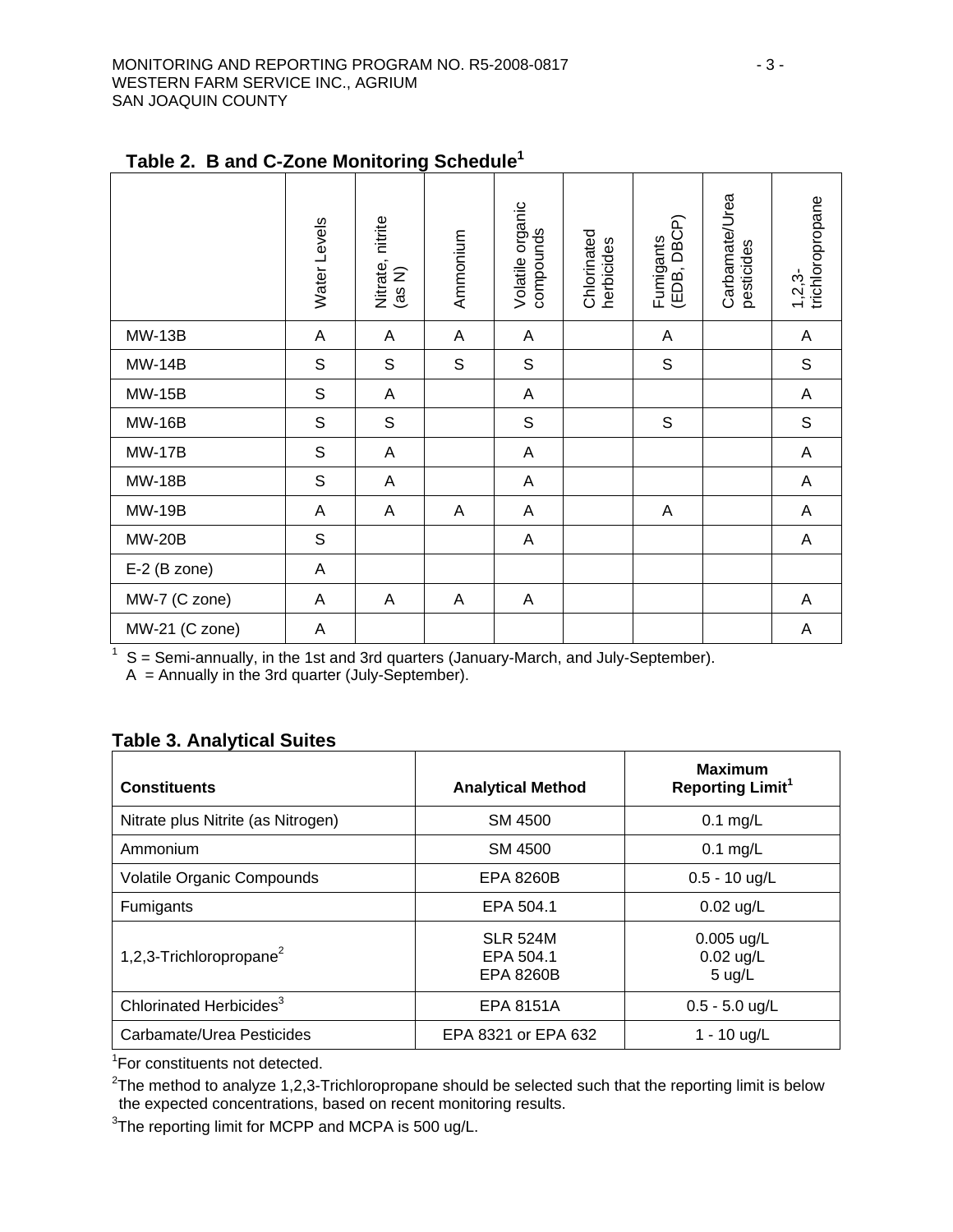### **REPORTING**

When reporting the data, the Discharger shall arrange the information in tabular form so that the date, the constituents, and the concentrations are readily discernible. The data shall be summarized in such a manner as to illustrate clearly the compliance with this Order.

As required by the California Business and Professions Code Sections 6735, 7835, and 7835.1, all reports shall be prepared by a registered professional or their subordinate and signed by the registered professional.

Semi-annual electronic reports, which conform to the requirements of the California Code of Regulations, Title 23, Division 3, Chapter 30, shall be submitted electronically over the internet to the State Water Board Geotracker database system by the **1st day of the second month following the end of respective calendar quarter (i.e., by 1 May and 1 November**), until such time as the Executive Officer determines that the reports are no longer necessary.

Semi-annual paper copy reports shall be submitted to the Regional Water Board by the **1st day of the second month following the end of each respective calendar quarter (i.e., by 1 May and 1 November**) until such time as the Executive Officer determines that the reports are no longer necessary. Each semi-annual report shall include the following minimum information:

- (a) A description and discussion of the groundwater sampling event and results, including trends in the concentrations of pollutants and groundwater elevations in the wells, how and when samples were collected, and whether the pollutant plume(s) is delineated.
- (b) Field logs that contain, at a minimum, water quality parameters measured before, during, and after purging, method of purging, depth of water, volume of water purged, etc. Field logs may be submitted on electronic media.
- (c) Groundwater contour maps for all groundwater zones, if applicable.
- (d) Figures for all groundwater zones with summaries of analytical results posted next to respective monitoring wells, if applicable.
- (e) Isocontour pollutant concentration maps for 1,2,3-trichloropropane in first and second water-bearing zones.
- (f) A table showing well construction details such as well number, groundwater zone being monitored, coordinates (longitude and latitude), ground surface elevation,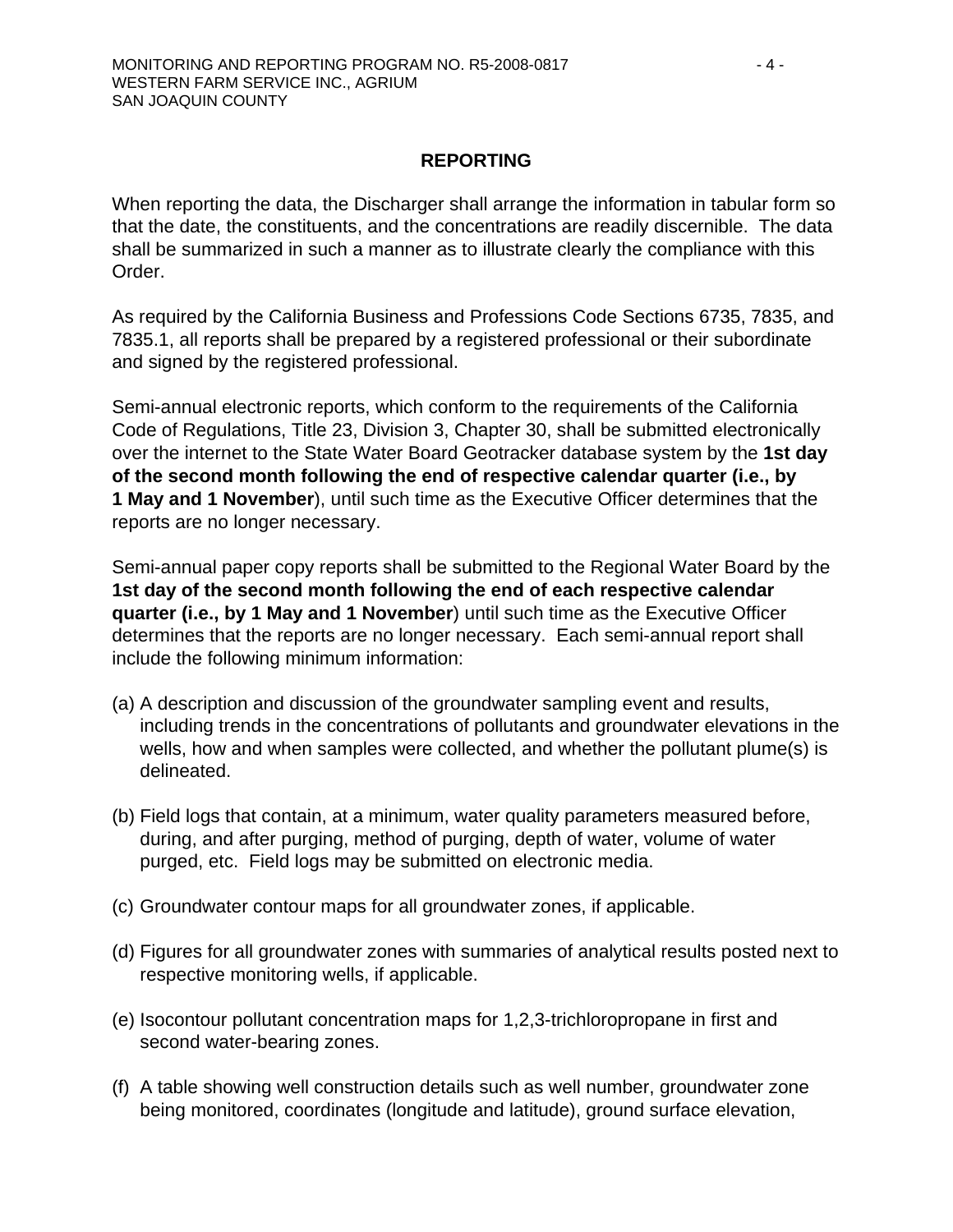reference elevation, elevation of screen, elevation of bentonite, elevation of filter pack, and elevation of well bottom.

- (g) A table showing historical lateral and vertical (if applicable) flow directions and gradients.
- (h) Cumulative data tables containing the most recent five years of water quality analytical results and depth to groundwater. Complete cumulative data tables may be provided on electronic media in a spreadsheet format compatible with import to a database.
- (i) A copy of the laboratory analytical data reports, which may be provided on electronic media.
- (j) If applicable, the status of any ongoing remediation, including cumulative information on the mass of pollutant removed from the subsurface, system operating time, the effectiveness of the remediation system, and any field notes pertaining to the operation and maintenance of the system.
- (k) If applicable, the reasons for and duration of all interruptions in the operation of any remediation system, and actions planned or taken to correct and prevent interruptions.

An Annual Report shall be submitted to the Regional Water Board by **1 November** of each year. This report shall contain an evaluation of the effectiveness and progress of the investigation and remediation, and may be substituted for the second semi-annual monitoring report. In addition to the information requested for the Semi-Annual Report, the Annual Report shall contain the following:

- (a) Graphical time series summaries of groundwater elevations, nitrate, 1,2-dichloropropane and 1,2,3-trichloropropane from wells representative of a cross-section of the plume.
- (b) A discussion of the long-term trends in the concentrations of the pollutants in the groundwater monitoring wells.
- (c) A description of all remedial activities conducted during the year, an analysis of their effectiveness in removing the pollutants, and plans to improve remediation system effectiveness.
- (d) An identification of any data gaps and potential deficiencies/redundancies in the monitoring system or reporting program.
- (e) If desired, a proposal and rationale for any revisions to the groundwater sampling plan frequency and/or list of analytes.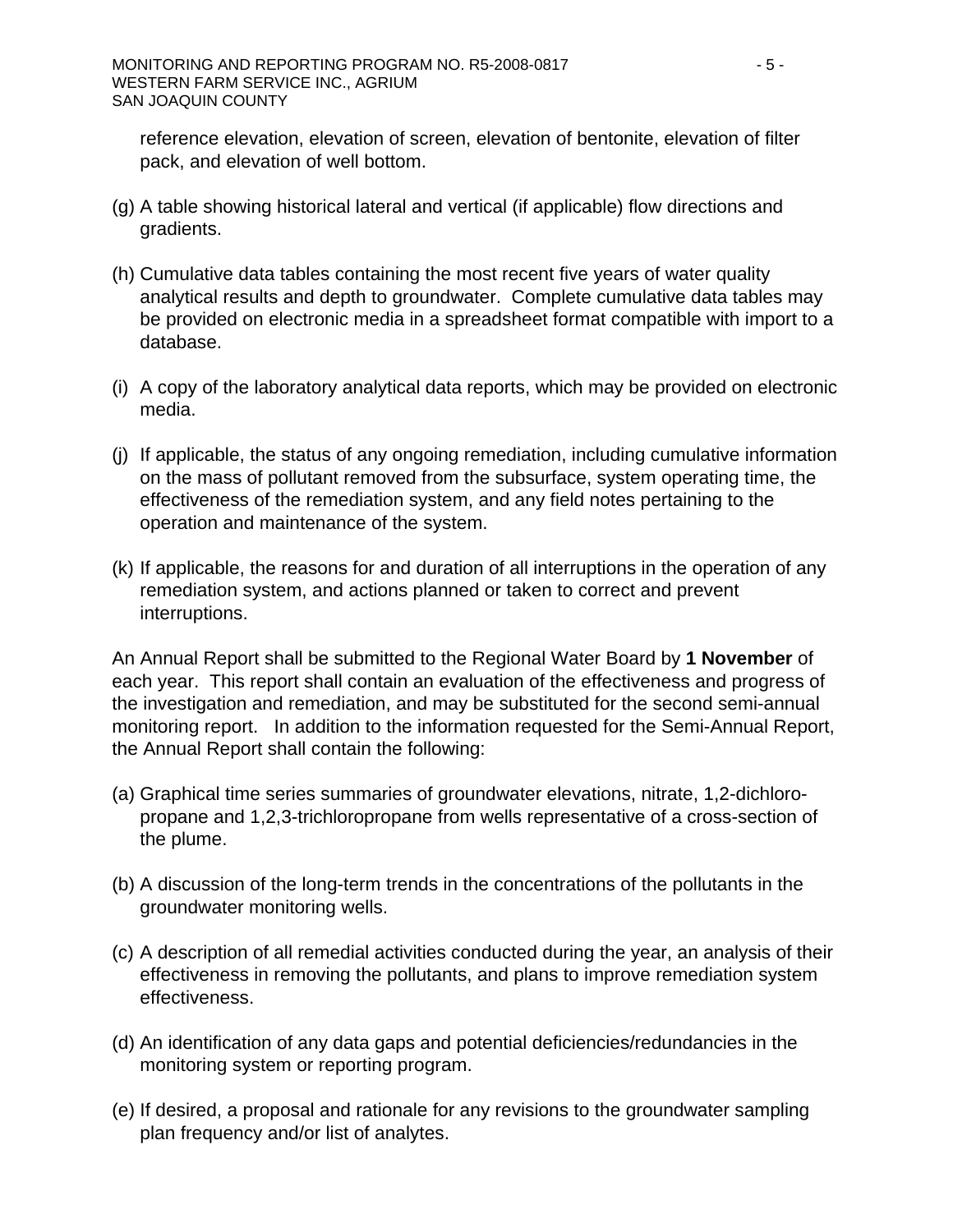The results of any monitoring done more frequently than required at the locations specified in the MRP also shall be reported to the Regional Water Board. The Discharger shall implement the above monitoring program as of the date of the Order.

Ordered by:

\_\_\_\_\_\_\_\_\_\_\_\_\_\_\_\_\_\_\_\_\_\_\_\_\_\_\_\_\_\_\_\_\_\_\_\_\_\_ PAMELA C. CREEDON, Executive Officer

> \_\_\_\_\_\_\_\_\_\_\_ 15 August 2008 \_\_\_\_\_\_\_\_\_\_\_\_\_ (Date)